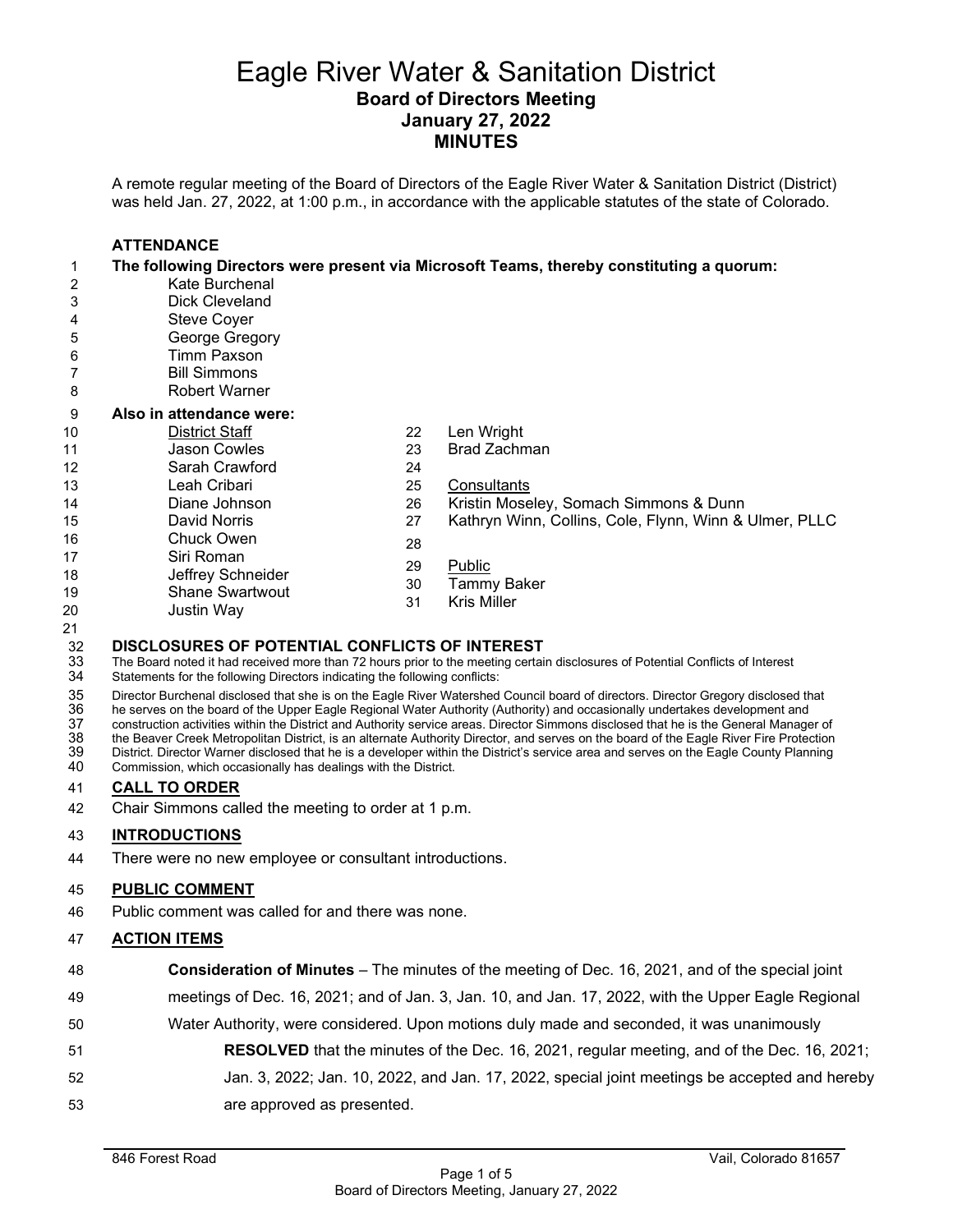**Resolution Designating Location to Post Notice** – Ms. Johnson presented a memo, which the board considered along with the Resolution with its attached schedule of 2022 regular and joint meeting dates, copies of which are attached hereto as **Exhibits A and B**, respectively, and incorporated herein by this reference. After discussion and upon motion duly made and seconded, it was unanimously

 **RESOLVED** to approve and accept the Resolution Designating Location to Post Notice with its Exhibit A, 2022 board meeting schedule, as presented.

 **Resolution Calling for the 2022 Regular District Election and Appointing a Designated Election Official** – Ms. Johnson presented a memo, which the board considered along with two versions of the Resolution, copies of which are attached hereto as **Exhibits C, D, and E**, respectively, and incorporated herein by this reference. She noted the difference between the resolutions was whether the election would be conducted as a mail ballot or polling place election. She also noted that both versions designate Peggy Rupp, with Collins Cole Flynn Winn & Ulmer, PLLC, as the Designated Election Official to conduct the election on behalf of the District. Board members considered the ease of voting by mail and their strong support of Colorado's mail-ballot practices while noting the much higher costs associated with a mail ballot election. After discussion and upon motion duly made and seconded, it was unanimously

 **RESOLVED** that the Polling Place version of the Resolution Calling for the 2022 Regular District Election and Appointing a Designated Election Official be accepted and hereby is approved as presented, with direction that staff make it clear that eligible electors can vote by mail via absentee ballot and to make the process as simple as possible.

 **Resolution to Authorize Contribution of Found Asset** – Ms. Winn reviewed the Resolution, a copy of which is attached hereto as **Exhibit F** and incorporated herein by this reference. She stated that the found asset, a ring, could raise substantial funds for the Vail Valley Foundation which would spend all proceeds on projects of significant interest and benefit to the District. Director Coyer said he serves on the Vail Valley Foundation executive committee and would abstain from voting on this issue. After discussion and upon motion duly made and seconded, it was

 **RESOLVED** to approve and accept the Resolution to Authorize Contribution of Found Asset as presented, by a vote of five to zero with Director Coyer abstaining.

 **Contract Log** – The board reviewed the contract log, a copy of which is attached hereto as **Exhibit G** and incorporated herein by this reference and approved as presented.

- **Information Reports**  The board reviewed the monthly development report, board committee
- membership, and the Authority's December meeting summary, copies of which are attached hereto as
- **Exhibits H, I, and J**, respectively, and incorporated herein by this reference. Chair Simmons noted he
- serves on the Organizational Development committee which is in the middle of a compensation study that

 he will not be able to complete because he is term-limited in May. He asked that another director be appointed to the committee at the February board meeting.

## **STRATEGY ITEMS**

## **Board Member Input** – Director Gregory noted the strong language in a letter that Beaver Creek

846 Forest Road Vail, Colorado 81657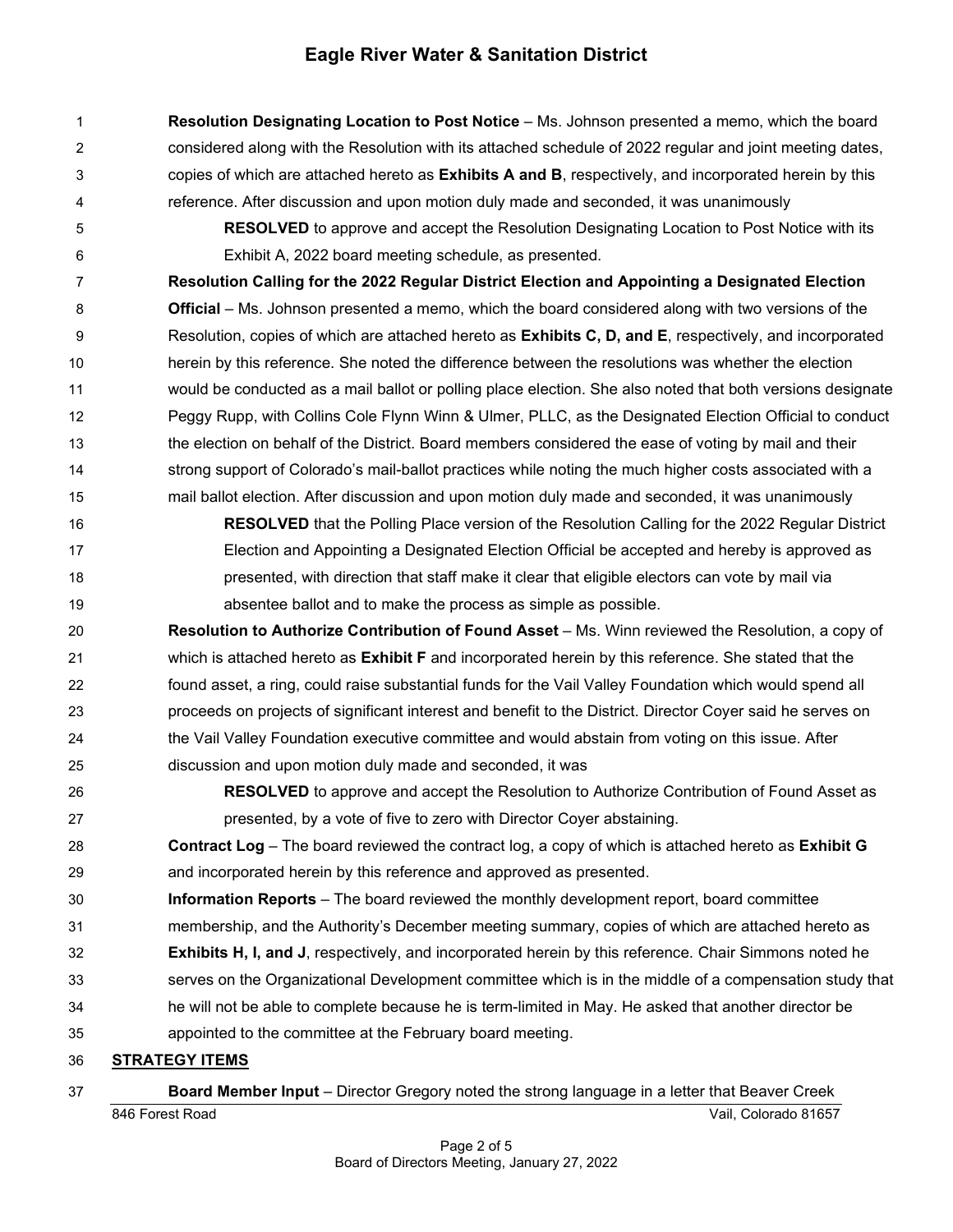Metro District sent to its constituents, and to the Authority, about unification efforts, which Chair Gregory said was inappropriate. He relayed perceptions of certain authority member entities and stated that authority directors agreed this morning to pause further work on unification to allow time to finish other important initiatives.

- Chair Simmons noted that he and Director Cleveland had met with the compensation study
- consultant; he feels very comfortable with its direction and is confident in the consultant selected.
- Director Cleveland concurred.

## **GENERAL MANAGER REPORT**

 It was noted that Ms. Brooks is the board president of the Colorado Water Congress and was attending the annual convention. Mr. Norris, as acting general manager, acknowledged Ms. Johnson's work to assume responsibility for the board packets and meetings, including implementing a new packet process, and thanked her for her work.

 **COVID-19 update** – Mr. Norris updated board members about staff vaccination and booster rates, ongoing COVID-19 protocols, and various effects of the omicron variant.

## **FINANCE REPORT**

 Mr. Norris presented the Quarterly Financial Report, a copy of which is attached hereto as **Exhibit K** and incorporated herein by this reference. He said the operations agreement with the authority will be trued up as 2021 numbers are finalized, which should increase the district's fund balance. Also, that the district will develop a fund balance policy, which should improve future bond ratings and reduce costs. Mr. Norris noted that even with a large employee housing program, the district has more demand than supply and continues to investigate ways to create more housing units to support recruitment and retention. In response to a question, Mr. Norris confirmed that district units owned by a non-employee are generally former employees and they must continue to occupy the unit as their primary residence.

## **OPERATIONS REPORT**

Ms. Roman presented the operations report, a copy of which is attached hereto as **Exhibit L** and

- incorporated herein by this reference. She informed the board that the Colorado Department of Public
- Health and Environment had recently asked the District to participate in its COVID-19 wastewater
- surveillance program, which the District intends to do, subject to final arrangements with CDPHE.

 **Backflow Prevention and Cross Connection Control Program** – Mr. Swartwout referenced his memo and shared a PowerPoint presentation, copies of which are attached hereto as **Exhibits M and N**, respectively, and incorporated herein by this reference, that summarized the work required to successfully meet all CDPHE backflow prevention and cross connection control program requirements. The program reached compliance with Colorado Primary Drinking Water Regulation 11.39 for the 2021 compliance year. Chair Simmons noted that achieving compliance was an amazing accomplishment that was due in part to a small team that remained focused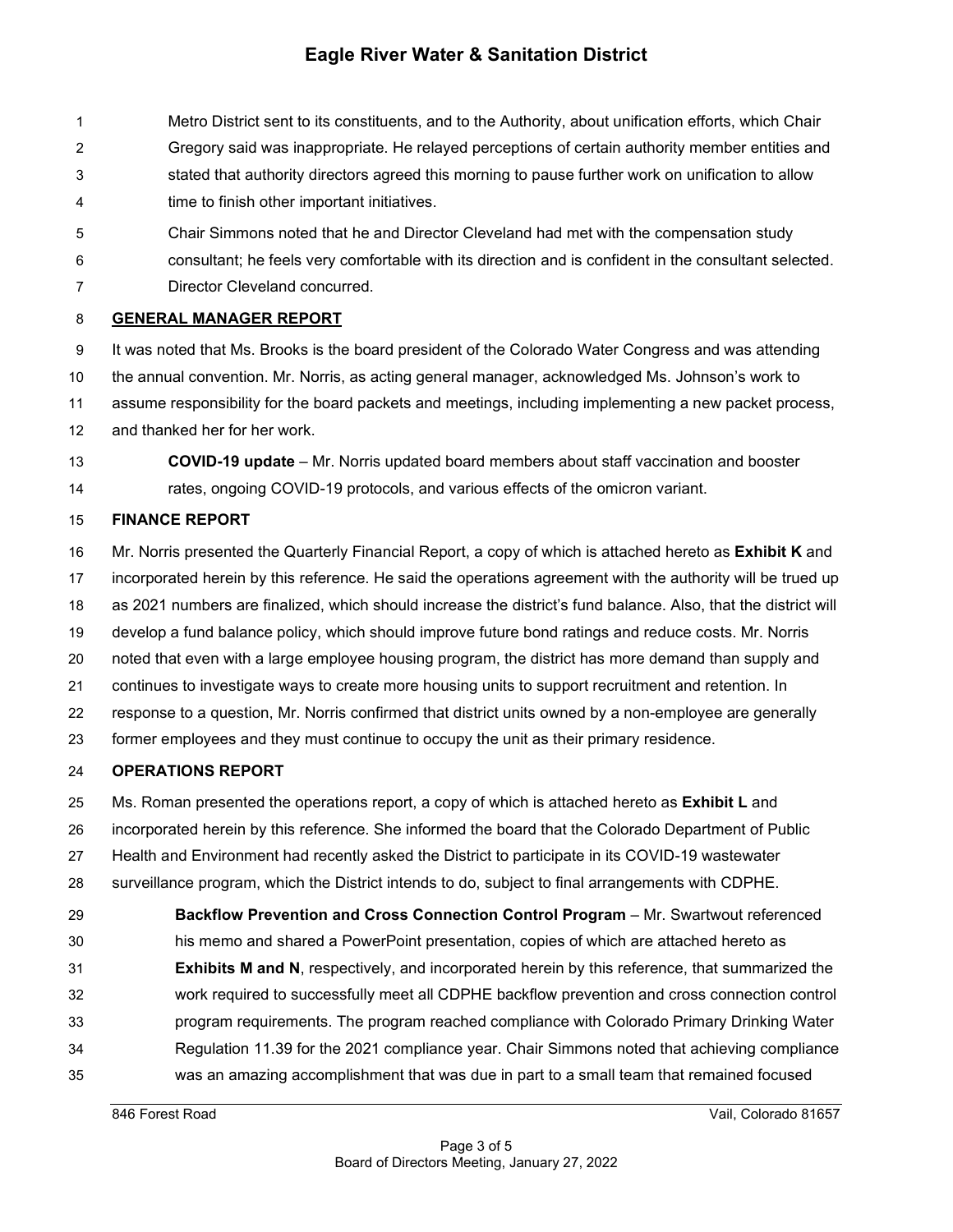during the last two years. In response to a question, Mr. Swartwout confirmed that fines assessed to customers contributed to customers completing substantial corrections; those customers were credited if corrections were completed within the compliance window. **2020 Macroinvertebrate Sampling Results** – Ms. Cribari presented a memo, a copy of which

- is attached hereto as **Exhibit O** and incorporated herein by this reference, that discussed the program and showed the results of sampling conducted in fall 2020 and how the results compare with previous years. Conditions have improved since the town of Vail began a program to protect water quality. In response to a question, Ms. Roman said that she continues to follow
- up with CDPHE and Colorado Parks & Wildlife concerning the September Mill Creek incident.
- **Molybdenum Rulemaking** The board considered a memo from water quality counsel Steve Bushong, a copy of which is attached hereto as **Exhibit P** and incorporated herein by this
- reference, that summarized previous and current developments related to domestic water supply and agricultural molybdenum standards, as well as Colorado's rulemaking process.

## **ENGINEERING AND WATER RESOURCES REPORT**

Mr. Cowles noted that he did not have a written report this month.

## **COMMUNICATIONS AND PUBLIC AFFAIRS REPORT**

- Ms. Johnson referenced her report, a copy of which is attached hereto as **Exhibit Q** and incorporated
- herein by this reference. She cited technical difficulties and referred directors to the written report.

## **GENERAL COUNSEL REPORT**

Ms. Winn said she no updates for the regular meeting.

## **WATER COUNSEL REPORT**

Ms. Moseley said she no updates for the regular meeting.

## **EXECUTIVE SESSION**

- Ms. Winn requested the Board enter Executive Session to discuss cybersecurity pursuant to §24-6-
- 402(4)(d) C.R.S. and to receive legal advice of counsel and discuss negotiations regarding unification and
- a potential land acquisition, pursuant to §24-6-402(4)(a)(b) and (e) C.R.S. She asked that no electronic
- record be made, as the discussion would be entirely privileged attorney-client communications. Upon
- motion duly made and seconded, it was unanimously
- **RESOLVED** to enter Executive Session at 1:55 p.m. to discuss cybersecurity and to receive
- advice of counsel and discuss negotiations regarding Unification and a potential land
- acquisition, pursuant to §24-6-402(4)(a)(b)(d) and (e) C.R.S. with no electronic record
- created as Ms. Winn opined the contents of the discussion would contain privileged attorney-
- client communications.\*
- Ms. Moseley requested the Board continue Executive Session to receive legal advice of counsel and
- discuss negotiations regarding the Eagle River MOU pursuant to §24-6-402(4)(b) and (e) C.R.S. She